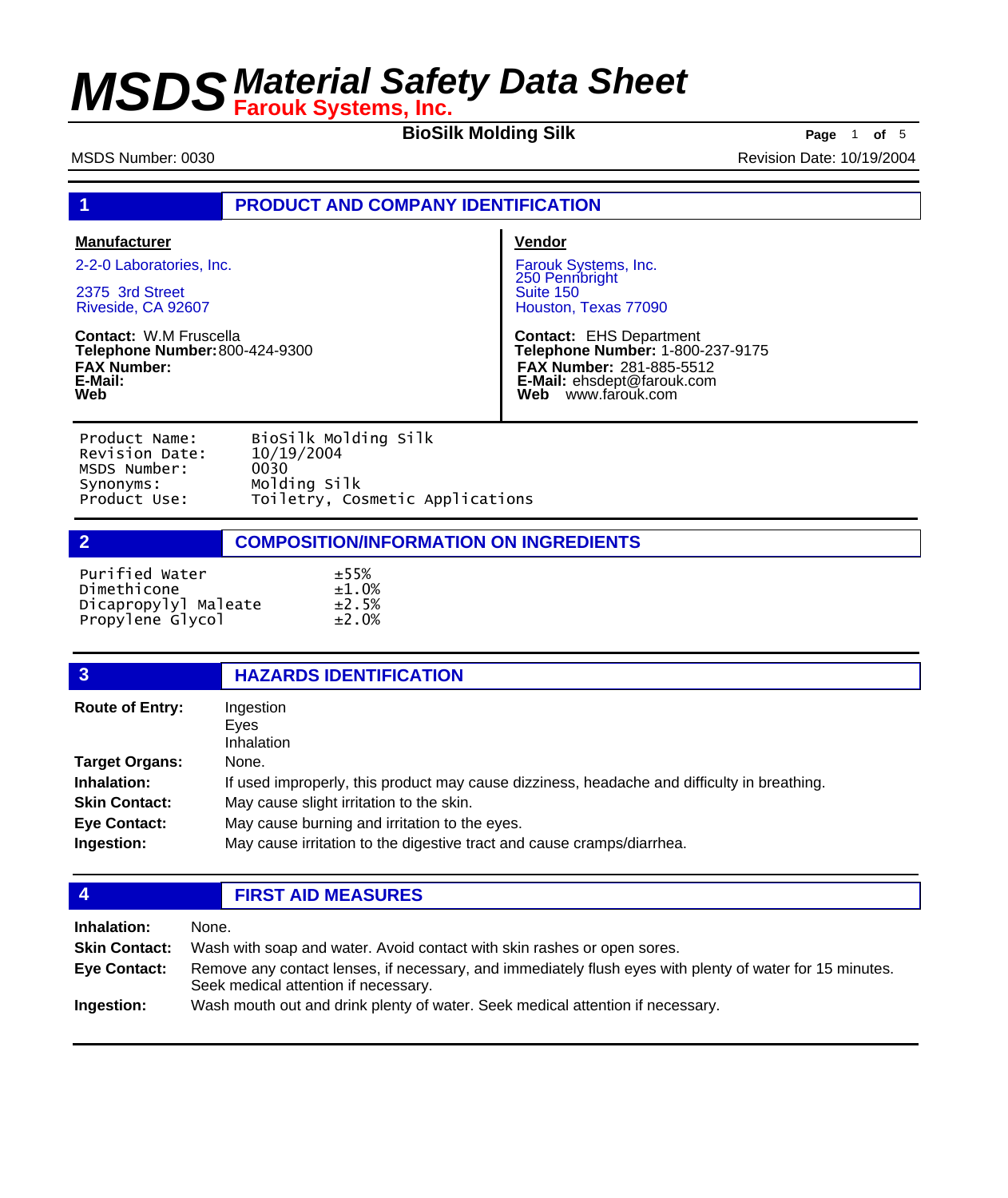**BioSilk Molding Silk Page** <sup>2</sup> **of** <sup>5</sup>

MSDS Number: 0030 **Revision Date: 10/19/2004** Revision Date: 10/19/2004

**5 FIRE FIGHTING MEASURES**

FLASHPOINT AND METHOD: Not applicable. FLAMMABLE LIQUIDS: Not available. AUTO IGNITION TEMP: None. FLAMMABLE CLASS:

 None. BURNING RATE OF SOLID: Not available

GENERAL HAZARDS: Evacuate personnel downwind of fire to avoid inhalation of fumes and smoke.

EXTINGUISHING METHODS: Chemical type foam, CO2(Carbon Dioxide), Dry Chemical, Water Fog

HAZARDOUS COMBUSTION PRODUCTS: Cabon Monoxide and unidentifed organic compounds may be formed during combustion.

FIRE FIGHTING PROCEDURES: This product is not flammable. However, hazardous decomposition and combustion products may be formed in a fire situation. Cool exposed containers with water spray to prevent overheating.

FIRE FIGHTING EQUIPMENT: Respiratory and eye protection are required for fire fighting personnel. Full protective equipment (Bunker Gear) and self contained breathing apparatus (SCBA) should be used for all indoor fires and significant outdoor fires. For small outdoor fires, which may be easily extinguished with a portable fire extinguisher, use of a SCBA may not be needed.

### **6 ACCIDENTAL RELEASE MEASURES**

SMALL SPILL: When a spill occurs, use absorbent material on the substance. Dispose of the material according to all local, state and federal regulations. Always use an absorbent material when cleaning up a spill.

ENVIRONMENTAL PRECAUTIONS: Avoid run-off or release into sewers, stormdrains and waterways.

GENERAL PRECAUTIONS: Remove containers away from flammable materials.

## *HANDLING AND STORAGE*

Use appropriate personal protective equipment as specified in Section 8. Handle in a manner consistent with good household/personal techniques and practices. **Handling Precautions:** Keep containers/bottles securely sealed when not in use. Store in cool/dry conditions that do **Storage Requirements:**

not exceed room temperature. Try to store product in temperatures between 40°F to 120°F.

## **8 EXPOSURE CONTROLS/PERSONAL PROTECTION**

These recommendations provide general guideance for handling this product safely. Because specific use conditions may vary, safety procedures should be developed for each specific application of this product. When developing procedures, always consider potential waste, disposal and personal safety issues. **Engineering Controls:** EYES AND FACE: For reasonable foreseeable uses of this product, eye and face protection is not required. SKIN: For reasonable foreseeable uses of this product, skin protection is not required. RESPIRATORY: For reasonable foreseeable uses of this product, respiratory protection is not required. **Protective Equipment:**

EXPOSURE GUIDELINES: Overexposure is unlikely. Since all parameters cannot be foreseen, the use of engineering controls to reduce exposure may be necessary.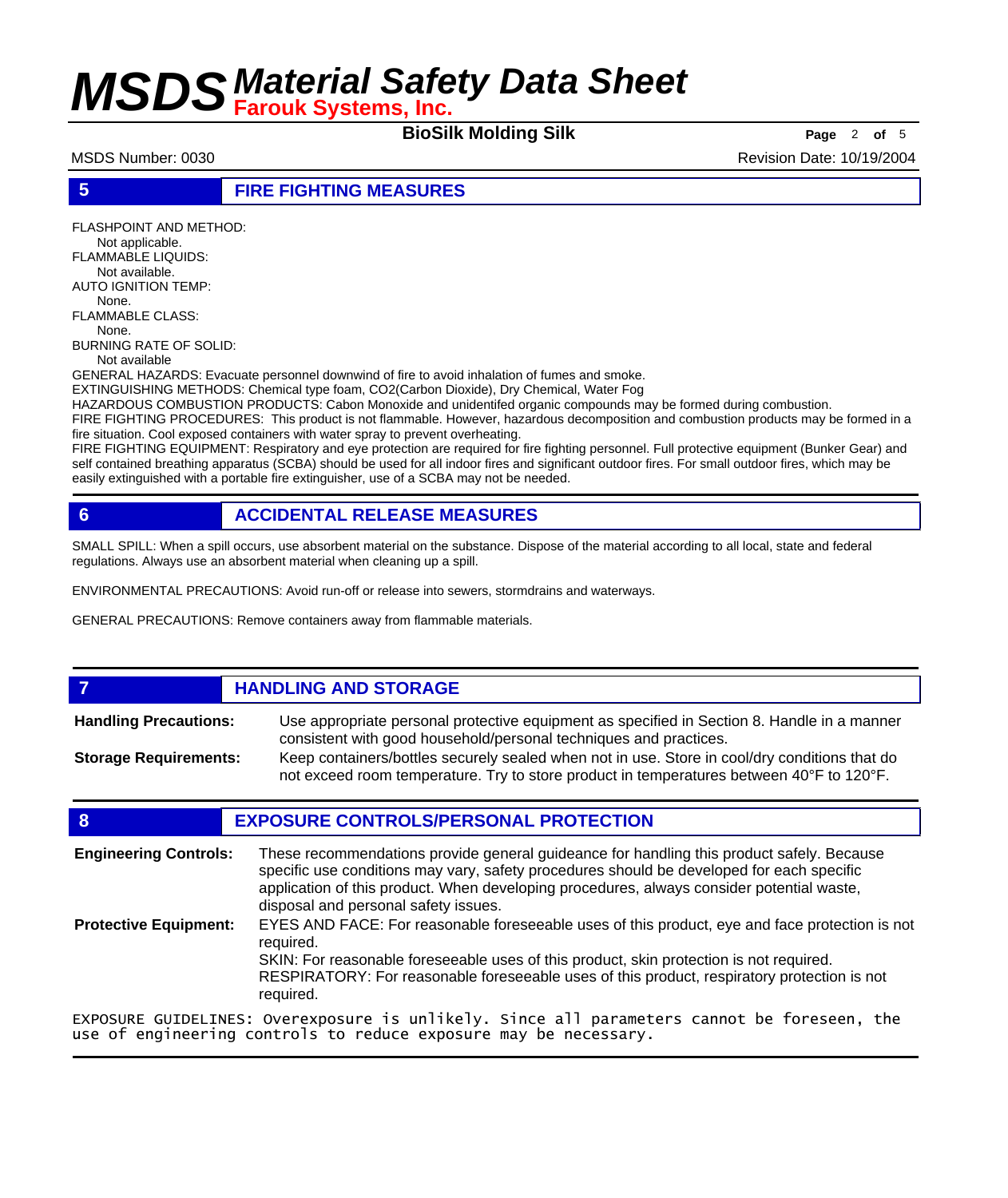**BioSilk Molding Silk Page** <sup>3</sup> **of** <sup>5</sup>

MSDS Number: 0030 **Revision Date: 10/19/2004** Revision Date: 10/19/2004

### **9 PHYSICAL AND CHEMICAL PROPERTIES**

| Appearance:            | Light, tan paste            |
|------------------------|-----------------------------|
| <b>Physical State:</b> | Paste                       |
| Odor:                  | Pleasant, perfume fragrance |
| pH:                    | 4.85                        |
| <b>Vapor Pressure:</b> | N/A                         |
| <b>Vapor Density:</b>  | N/A                         |
| Percent Volatile:      | 60%                         |

**Boiling Point:** >212°F **Freezing/Melting Pt.:** >77°F **Solubility:** Soluble in water. **Spec Grav./Density:** 0.963

| 10                                            | <b>STABILITY AND REACTIVITY</b> |                          |
|-----------------------------------------------|---------------------------------|--------------------------|
| Stability:                                    |                                 | YES.                     |
| <b>Conditions to avoid:</b>                   |                                 | Extreme temperatures.    |
| Materials to avoid (incompatability):         |                                 | Strong oxidizing agents. |
| Hazardous Decomposition products: None known. |                                 |                          |
| <b>Hazardous Polymerization:</b>              |                                 | Will Not Occur.          |
|                                               |                                 |                          |

### **11 TOXICOLOGICAL INFORMATION**

ACUTE: DERMAL LD50: Not available. ORAL LD50: Not available. INHALATION LC50: Not available. EYE EFFECTS: This product may cause irritation to eyes if not used under normal conditions. TARGET ORGANS: NONE. SENSITIZATIONS: Not available. CARCINOGENICITY: IARC: Listed by IARC - No. NTP: Listed by NTP - No. OSHA: Listed by OSHA - No.

MUTAGENICITY: Not available. REPRODUCTIVE EFFECTS: None. TERATOGENIC EFFECTS: Not available.

## **12 ECOLOGICAL INFORMATION**

ENVIRONMENTAL DATA: Not available. ECOTOXICOLOGICAL INFO: Not available. DISTRIBUTION: Not available. CHEMICAL FATE INFO: Not available.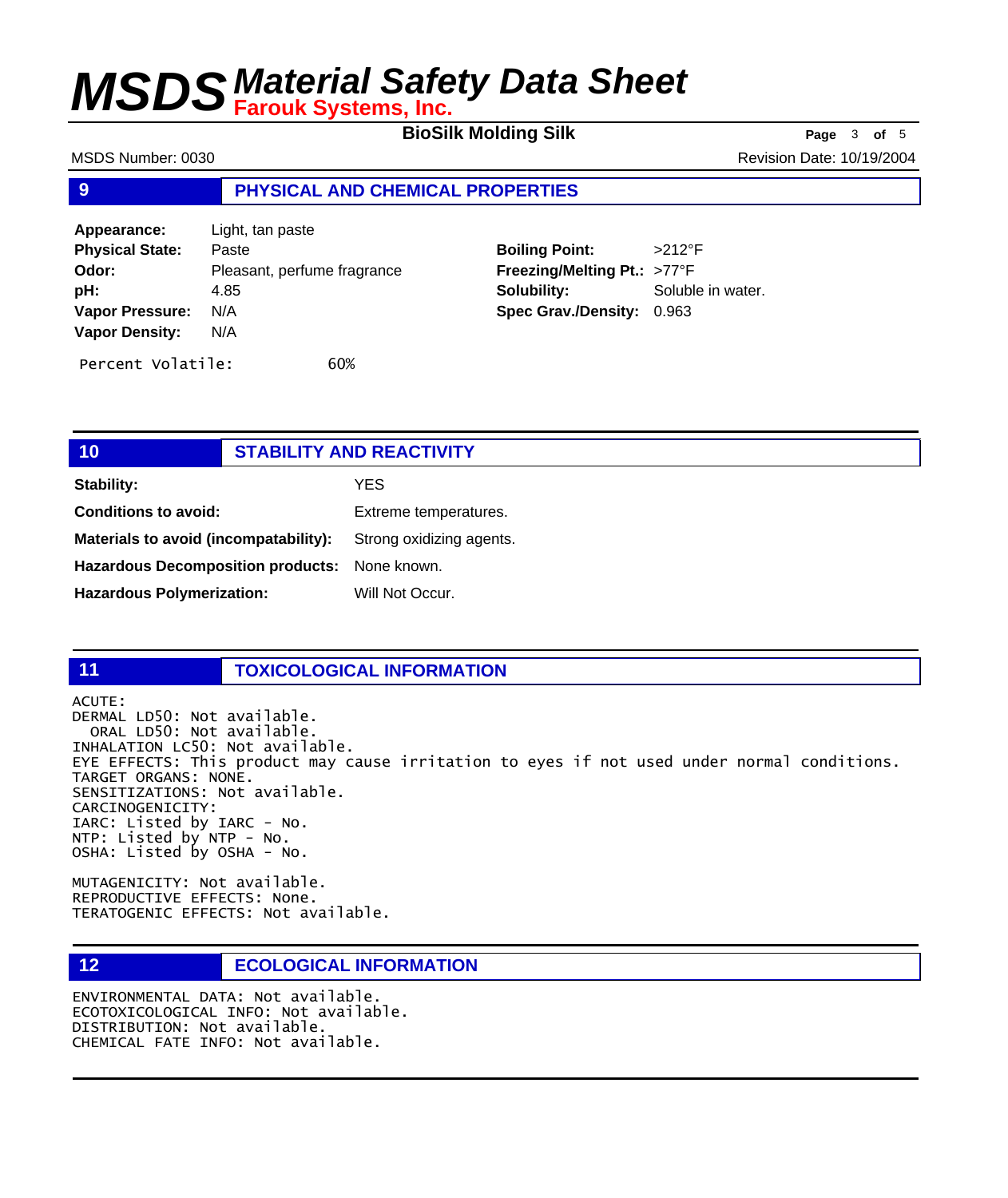**BioSilk Molding Silk Page** <sup>4</sup> **of** <sup>5</sup>

MSDS Number: 0030 **Revision Date: 10/19/2004** Revision Date: 10/19/2004

**13 DISPOSAL CONSIDERATIONS**

US EPA Waste Number and Descriptions:

DISPOSAL METHOD: Controlled release of diluted product into a biological wastewater treatment plant. COMPONENT WASTE NUMBER: No EPA Waste Numbers are applicable for this product's components. DISPOSAL INSTRUCTIONS: Dispose of waste material according to local, state and federal rules and regulations.

**14 TRANSPORT INFORMATION**

This product is not regulated as a hazardous material by the United States (DOT) or Canadian (TDG) transportation regulations.

DOT CLASSIFICATION: Shipping Name: BioSilk Molding Silk Class: None. Non-regulated, non-hazardous

IMDG CLASSIFICATION: Shipping Name: BioSilk Molding Silk Class: None. Non-regulated, non-hazardous

IATA CLASSIFICATION: Shipping Name: BioSilk Molding Silk Class: None. Non-regulated, non-hazardous

1-800-424-9300 1-703-527-3887 CHEMTREC

## **15 REGULATORY INFORMATION**

UNITED STATES: SARA TITLE III (Superfund Amendments and Reauthorization Act) 311/312 HAZARD CATEGORIES Fire: No. Pressure Generating: No. Reactivity: No. Acute: No. 313 REPORTABLE INGREDIENTS: Not applicable. TITLE III NOTES: None. CERCLA(Comprehensive Response, Compensation, and Liability Act) CERCLA RQ: None. TSCA(Toxic Substance Release Act) TSCA REGULATORY: All ingredients are listed in the TSCA Inventory. CANADA: WHMIS(WORKER HAZARDOUS MATERIAL INFORMATION SYSTEM) This product is WHMIS controlled. CANADIAN INGREDIENT DISCLOSURE LIST: Propylene Glycol CANADIAN ENVIRONMENTAL PROTECTION ACT: All intentional ingredients are listed on the DSL(Domestic Substance List). EUROPEAN COMMUNITY: EU REGULATORY: All intentional ingredients are listed on the European's EINECS Inventory. STATE REGULATIONS: Not available. LOCAL REGULATIONS: Not available.

Outside the United States